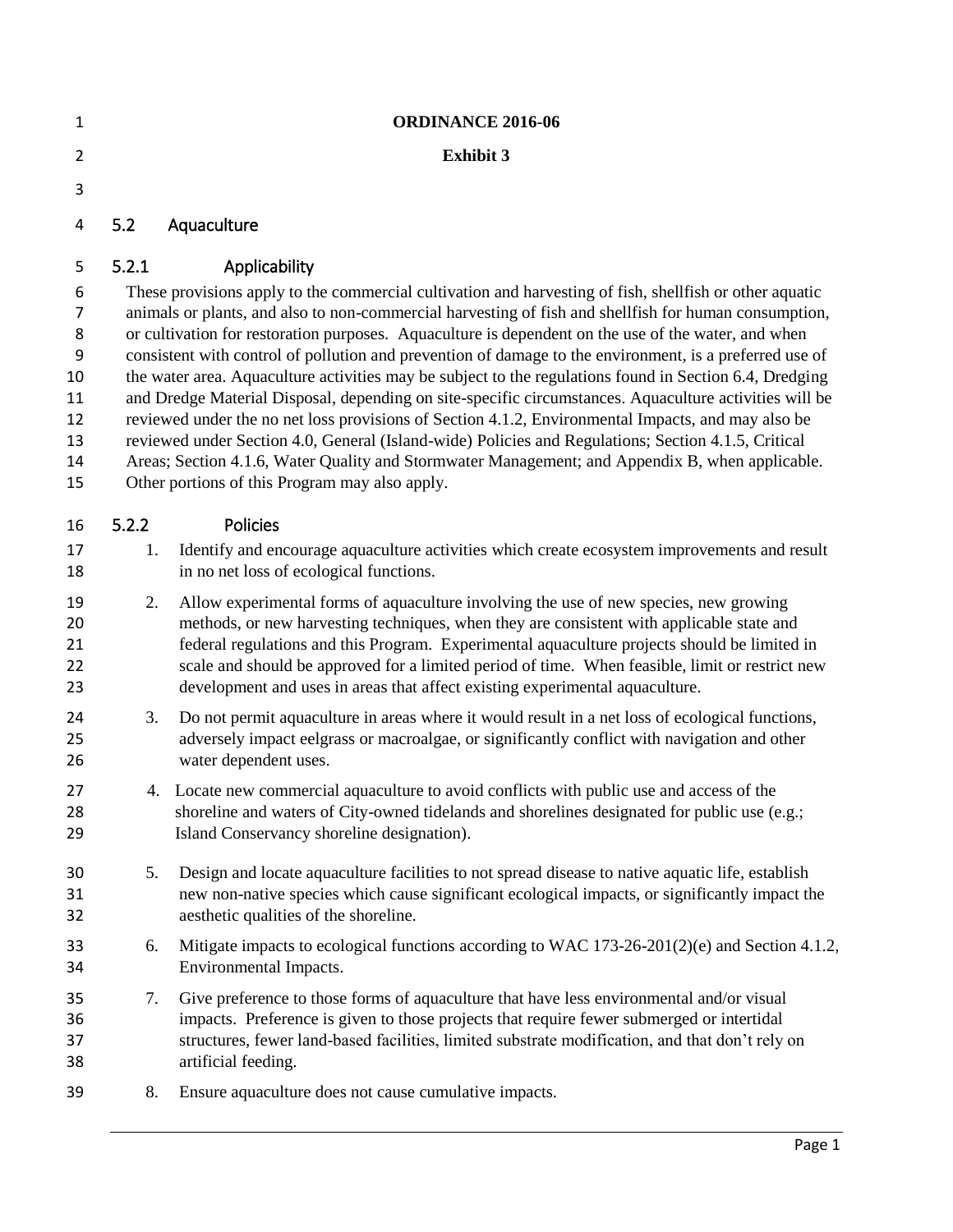| 1<br>$\overline{2}$<br>3<br>4        | 9.    | Before permitting commercial aquaculture, the City should first reserve appropriate areas for<br>protecting and restoring ecological functions to the greatest extent feasible while planning for<br>and fostering reasonable and appropriate water-dependent uses (RCW 90.58.020, WAC 173-26-<br>201(2)(d), WAC 173-26-251(2)).                                                                                                                                                                                                                                                                                 |  |  |  |
|--------------------------------------|-------|------------------------------------------------------------------------------------------------------------------------------------------------------------------------------------------------------------------------------------------------------------------------------------------------------------------------------------------------------------------------------------------------------------------------------------------------------------------------------------------------------------------------------------------------------------------------------------------------------------------|--|--|--|
| 5<br>6<br>7                          |       | 10. Consider local ecological conditions and provide limits and conditions to assure appropriate<br>compatible types of aquaculture for the local conditions as necessary to assure no net loss of<br>ecological functions (WAC $173-26-241(3)(b)$ .                                                                                                                                                                                                                                                                                                                                                             |  |  |  |
| 8<br>9<br>10<br>11<br>12<br>13<br>14 |       | 11. Until the City's scheduled periodic review of this Program under RCW 90.58.080, limit where<br>commercial aquaculture may occur based on local conditions and ecological considerations,<br>estimated future demand for shoreline space, potential use conflicts, current shoreline use<br>patterns and projected trends. During the periodic review, the City will make amendments<br>deemed necessary to reflect changing local circumstances, new information or improved data,<br>relevant environmental and ecological conditions and any applicable guidelines issued by the<br>Department of Ecology. |  |  |  |
| 15<br>16                             | 5.2.3 | <b>Regulations - Prohibited</b>                                                                                                                                                                                                                                                                                                                                                                                                                                                                                                                                                                                  |  |  |  |
| 17                                   |       | The following is prohibited:                                                                                                                                                                                                                                                                                                                                                                                                                                                                                                                                                                                     |  |  |  |
| 18<br>19                             | 1.    | Aquaculture in the Natural, Island Conservancy, and Priority Aquatic designations, except as<br>provided in Section 5.2.4 (1), below.                                                                                                                                                                                                                                                                                                                                                                                                                                                                            |  |  |  |
| 20                                   | 2.    | Aquaculture uses and/or operations on City-owned public tidelands.                                                                                                                                                                                                                                                                                                                                                                                                                                                                                                                                               |  |  |  |
| 21                                   | 3.    | New commercial net pen aquaculture.                                                                                                                                                                                                                                                                                                                                                                                                                                                                                                                                                                              |  |  |  |
| 22<br>23<br>24                       | 4.    | Aquaculture that uses or releases herbicides, pesticides, antibiotics, fertilizers, parasites,<br>pharmaceuticals, genetically modified organisms, feed or other materials known to be<br>potentially harmful into surrounding waters is prohibited, unless:                                                                                                                                                                                                                                                                                                                                                     |  |  |  |
| 25<br>26                             |       | When conducted for native population recovery in accordance with government/Tribal<br>a.<br>approved plan and all state and federal regulations; or                                                                                                                                                                                                                                                                                                                                                                                                                                                              |  |  |  |
| 27<br>28<br>29                       |       | If approved by all appropriate state and federal agencies and proof thereof is submitted to<br>b.<br>the City and if all regulations of SMP 4.16, Water Quality and Stormwater Management,<br>are met.                                                                                                                                                                                                                                                                                                                                                                                                           |  |  |  |
| 30<br>31<br>32                       | 5.    | Mechanical and/or hydraulic harvesting or other activities that involve substrate modification<br>shall be prohibited in existing kelp beds, or in beds of native eel grass (Zostera marina) and<br>mixed beds of native and non-native eelgrass.                                                                                                                                                                                                                                                                                                                                                                |  |  |  |
| 33<br>34                             | 6.    | Use of non-biodegradable plastics commencing two years after the effective date of Ordinance<br>2016-06.                                                                                                                                                                                                                                                                                                                                                                                                                                                                                                         |  |  |  |
| 35<br>36                             | 7.    | Operating motorized vehicles, such as trucks, tractors and forklifts, on the shoreline and below<br>the ordinary high water mark.                                                                                                                                                                                                                                                                                                                                                                                                                                                                                |  |  |  |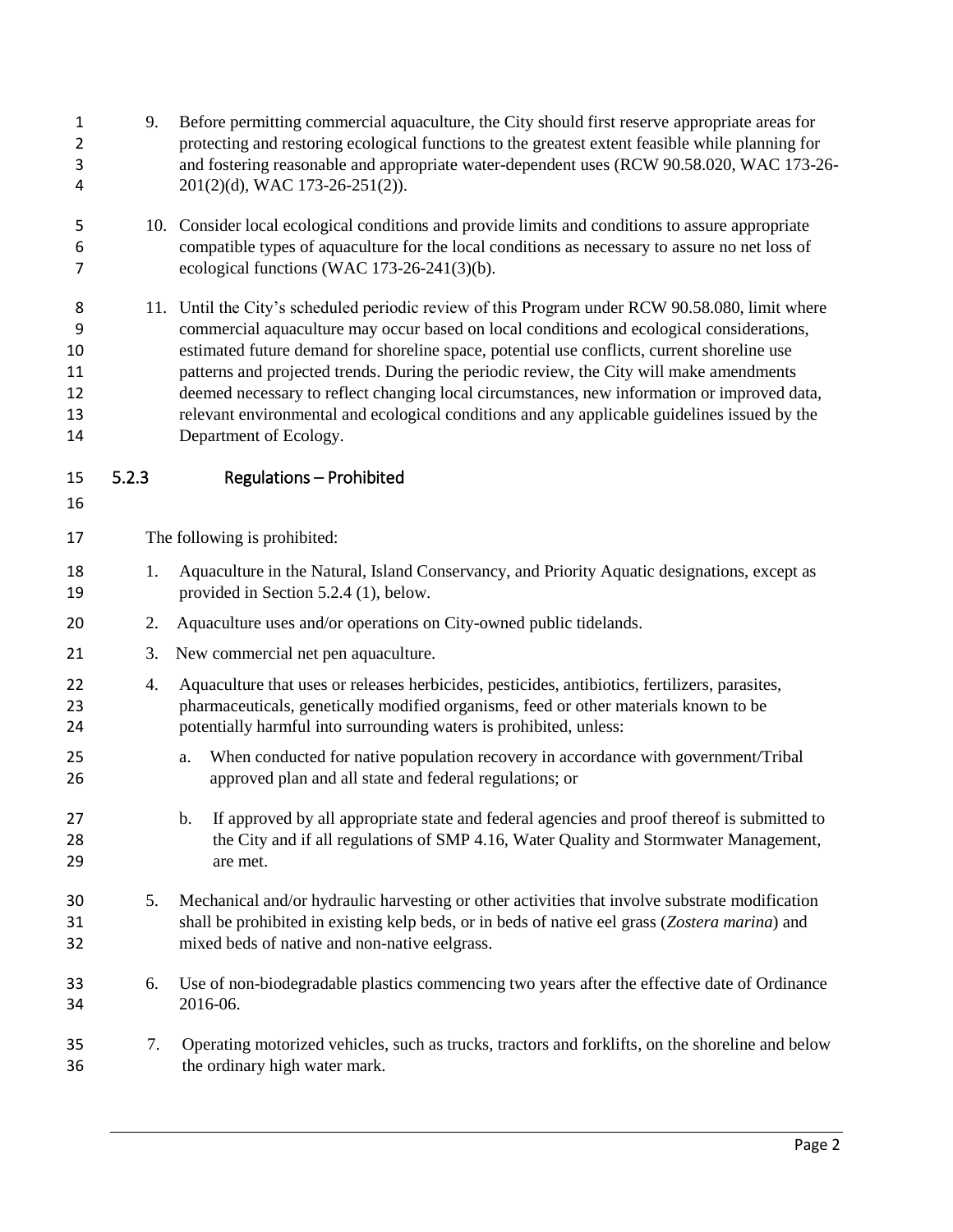- 8. New commercial aquaculture in or on known forage fish spawning sites and/or essential fish habitat.
- 5.2.4 Regulations General 1. Aquaculture may be allowed as follows: a. Commercial aquaculture, including geoduck, as a conditional use in the Shoreline Residential Conservancy, Shoreline Residential, Urban and adjacent Aquatic designations. b. Commercial aquaculture, excluding geoduck, as a conditional use in the Natural, Island Conservancy and adjacent Aquatic designations if using non-reproducing or native species or as part of an approved shoreline restoration project or native species recovery project. c. Non-commercial aquaculture is a permitted use in the Shoreline Residential Conservancy, Shoreline Residential, Urban and adjacent Aquatic designations. It is a permitted use in the Natural, Island Conservancy, Priority Aquatic A and Priority Aquatic B designations if using non-reproducing or native species or as part of an approved shoreline restoration project or native species recovery project. d. Non-commercial aquaculture is limited to a cultivation area of no greater than 200 square feet. 2. Non-commercial aquaculture is allowed pursuant to Section 5.2.4.1.c, provided it meets the substantive requirements of this Program and the SMA, and the following can be met: a. It complies with all state and federal regulations, including transfer and harvest permits 20 required by WDFW; 21 b. The cultivation and harvesting is limited to non-reproducing species of shellfish 22 acquired from a licensed source consistent with state law; c. The operation may utilize bottom culture or off-bottom culture bags if in accordance with best management practices; d. The operation does not significantly alter the tidal bed; e. All materials shall be marked with owners' contact information to provide identification after storm disturbance; f. Any use or activity meets the no net loss standard of Section 4.1.2.4. and g. The total disturbance area is limited to an area of 200 square feet. 3. Aquaculture shall not cause: a. A net loss of ecological functions or processes; 32 b. Adverse impacts to critical saltwater habitat as defined in WAC 173-26-221(2)(c)(iii), including all kelp beds, eelgrass beds, spawning and holding areas for forage fish, such as herring, smelt and sand lance; subsistence, commercial and recreational shellfish beds; mudflats, intertidal habitats with vascular plants, and areas with which priority species have a primary association; c. Conflicts with navigation, public access, and other water-dependent uses; d. The spread of disease to native aquatic life;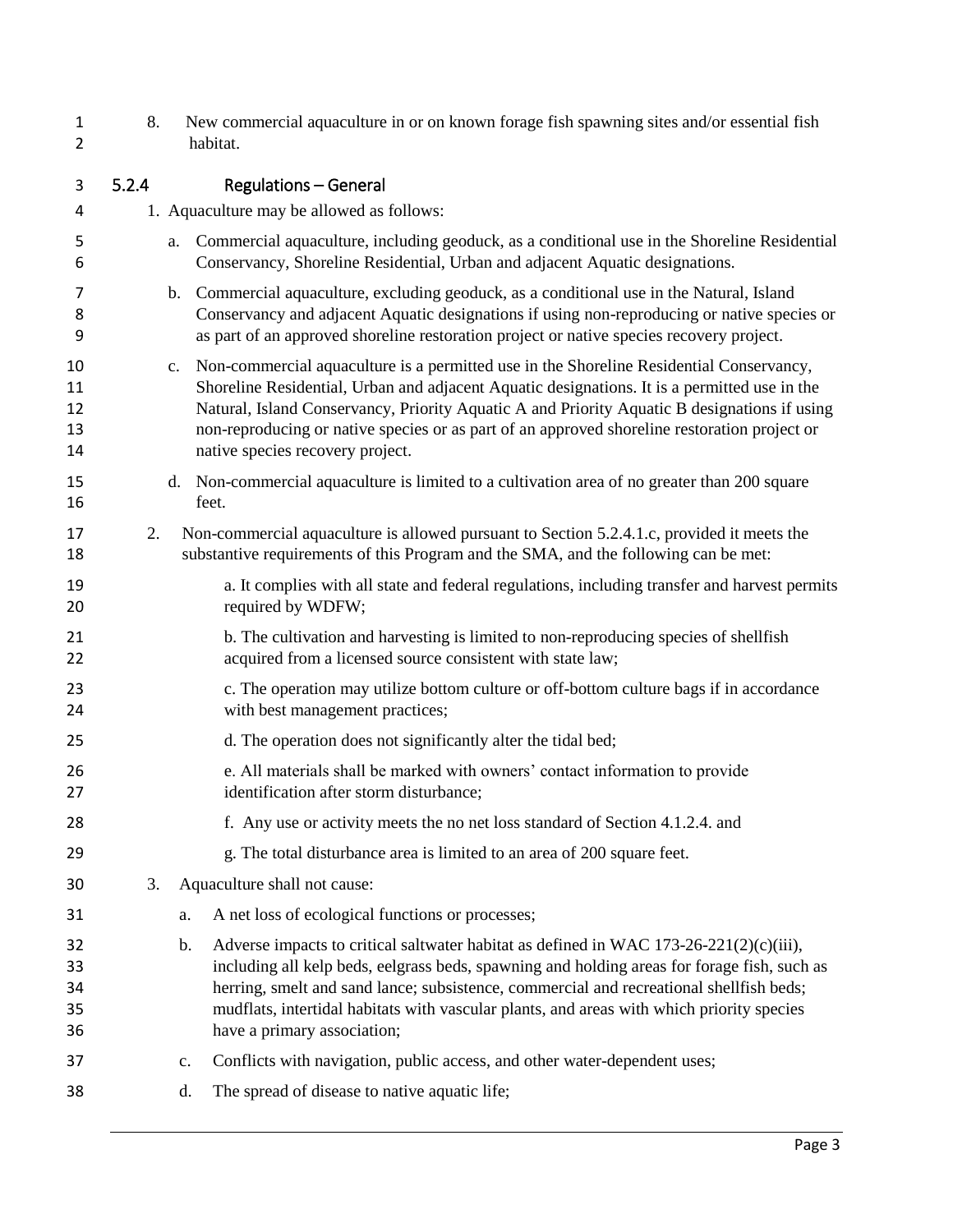| $\mathbf{1}$                                                                                                                           | Establishing new non-native species that cause significant ecological impacts;<br>e.                                                                                                                                                                                                                                                                                                                                                                                                                                                                                                                                                                                                                                                                                                                                                                                                                                                                                                                                                                                                                                                                                                                                                                                                                                                                                                                                                                                                                                                                                                                                                                                                                                                                                                                                                                                                                                                                                                                                                                                                                                            |
|----------------------------------------------------------------------------------------------------------------------------------------|---------------------------------------------------------------------------------------------------------------------------------------------------------------------------------------------------------------------------------------------------------------------------------------------------------------------------------------------------------------------------------------------------------------------------------------------------------------------------------------------------------------------------------------------------------------------------------------------------------------------------------------------------------------------------------------------------------------------------------------------------------------------------------------------------------------------------------------------------------------------------------------------------------------------------------------------------------------------------------------------------------------------------------------------------------------------------------------------------------------------------------------------------------------------------------------------------------------------------------------------------------------------------------------------------------------------------------------------------------------------------------------------------------------------------------------------------------------------------------------------------------------------------------------------------------------------------------------------------------------------------------------------------------------------------------------------------------------------------------------------------------------------------------------------------------------------------------------------------------------------------------------------------------------------------------------------------------------------------------------------------------------------------------------------------------------------------------------------------------------------------------|
| $\overline{2}$                                                                                                                         | Significant impacts to shoreline aesthetic qualities; and/or<br>f.                                                                                                                                                                                                                                                                                                                                                                                                                                                                                                                                                                                                                                                                                                                                                                                                                                                                                                                                                                                                                                                                                                                                                                                                                                                                                                                                                                                                                                                                                                                                                                                                                                                                                                                                                                                                                                                                                                                                                                                                                                                              |
| 3                                                                                                                                      | Modifications of the substrate.<br>g.                                                                                                                                                                                                                                                                                                                                                                                                                                                                                                                                                                                                                                                                                                                                                                                                                                                                                                                                                                                                                                                                                                                                                                                                                                                                                                                                                                                                                                                                                                                                                                                                                                                                                                                                                                                                                                                                                                                                                                                                                                                                                           |
| 4<br>5<br>6                                                                                                                            | 4. When a shoreline conditional use permit is issued for a new aquaculture use or development, that<br>permit shall apply to the initial siting, construction, and/or planting or stocking of the facility or<br>farm, and shall be valid for the period specified in the permit.                                                                                                                                                                                                                                                                                                                                                                                                                                                                                                                                                                                                                                                                                                                                                                                                                                                                                                                                                                                                                                                                                                                                                                                                                                                                                                                                                                                                                                                                                                                                                                                                                                                                                                                                                                                                                                               |
| 7<br>8                                                                                                                                 | 5. Permit revisions shall proceed in accordance with WAC 173-27-100. A new permit is required<br>when any of the following occurs:                                                                                                                                                                                                                                                                                                                                                                                                                                                                                                                                                                                                                                                                                                                                                                                                                                                                                                                                                                                                                                                                                                                                                                                                                                                                                                                                                                                                                                                                                                                                                                                                                                                                                                                                                                                                                                                                                                                                                                                              |
| 9<br>10<br>11<br>12<br>13                                                                                                              | i. The physical extent of the use or development or associated overwater coverage is<br>expanded by more than ten percent compared to the permitted use or development. If<br>the amount of expansion or change in overwater coverage exceeds ten percent, the<br>revision or sum of the revision and any previously approved revisions shall require<br>the applicant apply for a new permit;                                                                                                                                                                                                                                                                                                                                                                                                                                                                                                                                                                                                                                                                                                                                                                                                                                                                                                                                                                                                                                                                                                                                                                                                                                                                                                                                                                                                                                                                                                                                                                                                                                                                                                                                  |
| 14                                                                                                                                     | ii. The applicant proposes to cultivate a species not included in the original permit; or                                                                                                                                                                                                                                                                                                                                                                                                                                                                                                                                                                                                                                                                                                                                                                                                                                                                                                                                                                                                                                                                                                                                                                                                                                                                                                                                                                                                                                                                                                                                                                                                                                                                                                                                                                                                                                                                                                                                                                                                                                       |
| 15<br>16                                                                                                                               | iii. New chemicals not previously approved as part of the existing permit are proposed<br>for use.                                                                                                                                                                                                                                                                                                                                                                                                                                                                                                                                                                                                                                                                                                                                                                                                                                                                                                                                                                                                                                                                                                                                                                                                                                                                                                                                                                                                                                                                                                                                                                                                                                                                                                                                                                                                                                                                                                                                                                                                                              |
| 17<br>18<br>19                                                                                                                         | When determined necessary for compliance with this Program and the SMA, the Administrator<br>6.<br>may apply conditions of approval to any shoreline permit. The following is a non-inclusive list<br>of potential conditions that may apply to certain aquaculture uses or facilities:                                                                                                                                                                                                                                                                                                                                                                                                                                                                                                                                                                                                                                                                                                                                                                                                                                                                                                                                                                                                                                                                                                                                                                                                                                                                                                                                                                                                                                                                                                                                                                                                                                                                                                                                                                                                                                         |
| 20<br>21<br>22<br>23<br>24<br>25<br>26<br>27<br>28<br>29<br>30<br>31<br>32<br>33<br>34<br>35<br>36<br>37<br>38<br>39<br>40<br>41<br>42 | All permitted aquaculture operations shall be reviewed by the City after the first 12-<br>a.<br>month period of operation, and no less than biennially thereafter, to confirm compliance<br>with the terms and conditions of the permit. The City may rescind the permit pursuant to<br>RCW 90.58.140(8) if it is determined by the Administrator that aquaculture operations<br>are not consistent with the terms and conditions of the permit and/or the aquaculture<br>operations are not within the original scope and intent of the original permit.<br>Beaches in the vicinity of permitted shell fish operations shall be patrolled monthly by<br>b.<br>crews who will retrieve aquaculture debris (e.g.; predator nets, tubes, tube caps, stakes)<br>that escape from the project area. Crews are not required to patrol privately owned<br>tidelands where it can be demonstrated that a request to patrol has been made by the<br>operator and owners have refused to authorize such activity. Within the project vicinity,<br>locations shall be identified where debris tends to accumulate due to wave, current, or<br>wind action, and after weather events these locations shall be patrolled by crews who will<br>remove and dispose appropriately of aquaculture debris. Operators shall maintain a<br>record with the following information and the record shall be made available upon<br>request: date of patrol, location of areas patrolled, description of the type and amount of<br>retrieved debris, and other pertinent information.<br>Where any proposed structure has the potential to constitute a hazard to the public, the<br>c.<br>City may require the posting of a bond commensurate with the cost of removal or repair.<br>Following notice to the owner, the City may abate an existing abandoned or unsafe<br>aquaculture structure if the owner fails to respond within 30 days. The City may also<br>impose a lien on the related shoreline property or other assets in an amount equal to the<br>cost of the abatement. Bonding requirements shall not duplicate requirements of other |
| 43<br>44                                                                                                                               | agencies. The owner of the structure shall post a single bond with the government agency<br>of the owner's choosing.                                                                                                                                                                                                                                                                                                                                                                                                                                                                                                                                                                                                                                                                                                                                                                                                                                                                                                                                                                                                                                                                                                                                                                                                                                                                                                                                                                                                                                                                                                                                                                                                                                                                                                                                                                                                                                                                                                                                                                                                            |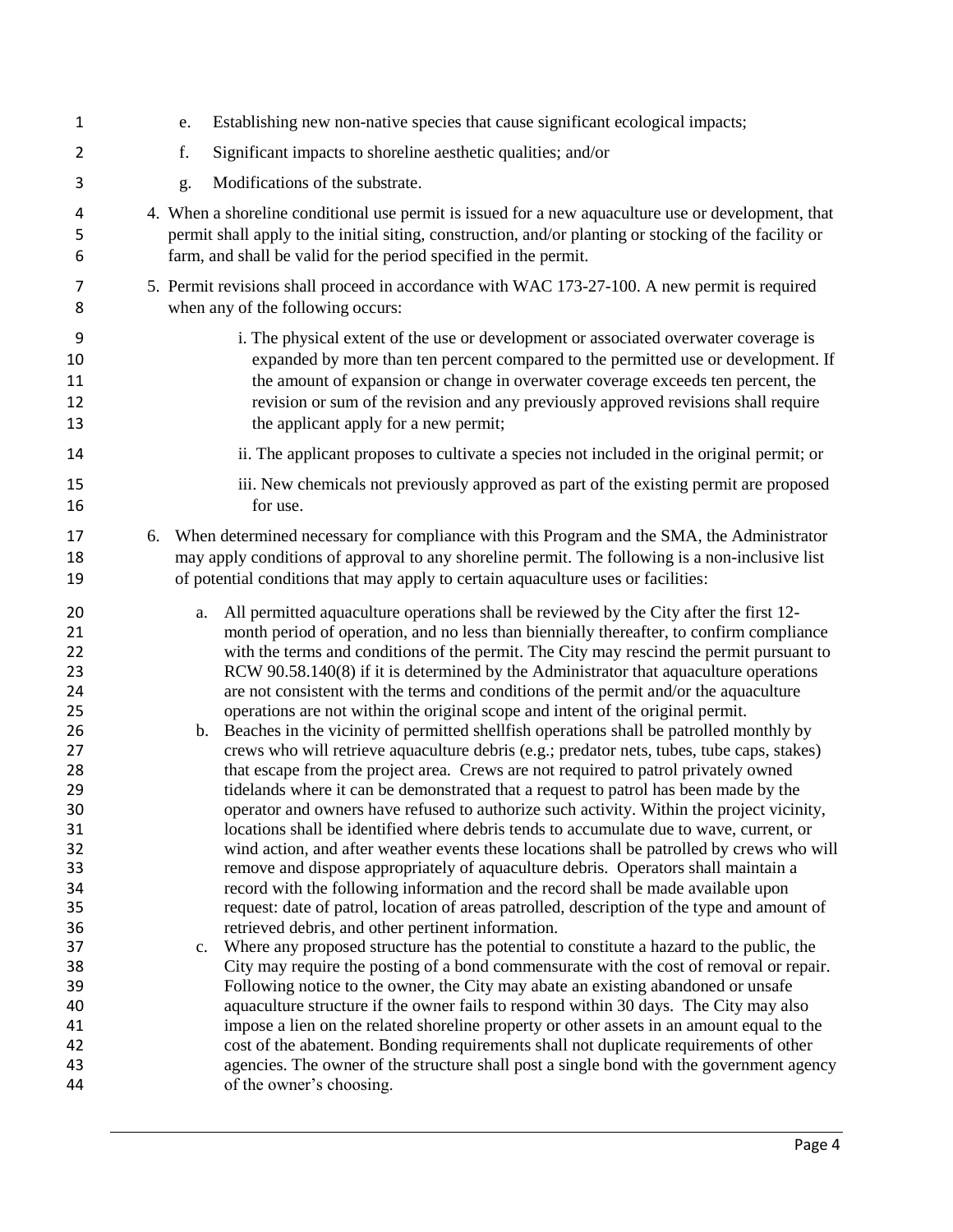| 1<br>$\overline{2}$ |       |    | d. Materials that are not necessary for the immediate and regular operation of the facility<br>shall not be stored waterward of the ordinary high water mark.                             |
|---------------------|-------|----|-------------------------------------------------------------------------------------------------------------------------------------------------------------------------------------------|
| 3                   |       |    | All tubes, mesh bags, and area nets used in shell fish operations on the tidelands below the                                                                                              |
|                     |       |    | e.<br>ordinary high water mark shall be clearly, indelibly and permanently marked to identify                                                                                             |
| 4                   |       |    |                                                                                                                                                                                           |
| 5                   |       |    | the permittee name and contact information. On the nets, identification markers will be                                                                                                   |
| 6                   |       |    | placed with a minimum of one identification marker for each 50 feet of net.                                                                                                               |
| 7                   |       |    | All floating and submerged aquaculture structures and facilities in navigable waters shall<br>f.                                                                                          |
| 8                   |       |    | comply with all applicable state and federal requirements.                                                                                                                                |
| 9                   |       |    | The operators of aquaculture developments shall control odor.<br>g.                                                                                                                       |
| 10                  |       |    | Aquaculture operations must comply with noise regulations in BIMC 16.16 and avoid or<br>h.                                                                                                |
| 11                  |       |    | minimize noise impacts to the extent possible.                                                                                                                                            |
| 12                  |       |    | Overhead wiring or plumbing is not permitted on overwater structures.<br>i.                                                                                                               |
| 13                  |       |    | Bulk storage for gasoline, oil and other petroleum products for any use or purpose on<br>$\mathbf{i}$ .                                                                                   |
| 14                  |       |    | piers and docks is prohibited. Bulk storage means non-portable storage in fixed tanks.                                                                                                    |
| 15                  |       |    |                                                                                                                                                                                           |
| 16                  |       |    | 7. In addition to the minimum application requirements in BIMC 2.16.165, applications for                                                                                                 |
| 17                  |       |    | commercial aquaculture operations shall include the submittal requirements provided in the                                                                                                |
| 18                  |       |    | City's Administrative Manual. Some of these submittal requirements may be waived by the                                                                                                   |
|                     |       |    |                                                                                                                                                                                           |
| 19                  |       |    | Administrator based on site-specific environmental and ecological conditions.                                                                                                             |
| 20                  |       | 8. | The rights of treaty tribes to aquatic resources within their usual and accustomed areas shall                                                                                            |
| 21                  |       |    | be addressed through direct coordination between the applicant/proponent and the affected                                                                                                 |
| 22                  |       |    | tribe(s). The City will notify affected tribes of new shoreline permit applications utilizing the                                                                                         |
| 23                  |       |    | applicable notification process in BIMC 2.16.165.                                                                                                                                         |
|                     |       |    |                                                                                                                                                                                           |
|                     |       |    |                                                                                                                                                                                           |
| 24                  | 5.2.5 |    | Regulations -Location and Design Standards                                                                                                                                                |
| 25                  | 1.    |    | Location standards for commercial aquaculture operations include:                                                                                                                         |
| 26                  |       |    |                                                                                                                                                                                           |
| 27                  |       |    | a. The total area of all newly permitted commercial aquaculture operations on Bainbridge                                                                                                  |
|                     |       |    | Island shall not exceed 5 acres. Acreage shall include the area of cultivation and harvest on<br>the tidelands.                                                                           |
| 28                  |       |    |                                                                                                                                                                                           |
| 29                  |       |    | b. Aquaculture use and development located on parcels abutting or nearby City-owned                                                                                                       |
| 30                  |       |    | tidelands shall be located so as to not restrict pedestrian access or circulation along public                                                                                            |
| 31                  |       |    | beaches.                                                                                                                                                                                  |
| 32                  |       |    | Shellfish aquaculture use and development shall not interfere with navigation, or access to                                                                                               |
| 33                  |       |    | adjacent waterfront properties, or public recreation areas. Mitigation shall be provided to                                                                                               |
| 34                  |       |    | offset such impacts where there is a high probability that adverse impact would occur. This                                                                                               |
| 35                  |       |    | provision shall not be interpreted to mean that an operator is required to provide access                                                                                                 |
| 36                  |       |    | across owned or leased tidelands at low tide for adjacent upland property owners.                                                                                                         |
| 37                  |       |    | d. Aquaculture use and development shall be located in areas where biophysical conditions,                                                                                                |
| 38                  |       |    | such as tidal currents, water temperature and depth are suitable for the form of aquaculture                                                                                              |
| 39                  |       |    | proposed. Individual aquaculture uses and developments shall be separated by sufficient                                                                                                   |
| 40                  |       |    | distance to ensure that significant adverse cumulative effects do not occur.                                                                                                              |
| 41                  |       |    | e. Floating and submerged aquaculture structures shall be located to avoid interference with                                                                                              |
| 42                  |       |    | navigation and the normal public use of the surface waters. Floating structures shall remain                                                                                              |
| 43                  |       |    | shoreward of principal navigation channels. Other restrictions on the scale of aquaculture                                                                                                |
| 44                  |       |    | activities to protect navigational access may be necessary based on the size and shape of the                                                                                             |
| 45                  |       |    | affected water body.                                                                                                                                                                      |
| 46<br>47            |       | f. | Property Line Setbacks. The perimeter of an aquaculture operation shall be set back a<br>minimum of ten feet $(10^{\circ})$ from side property lines. Aquaculture operations that include |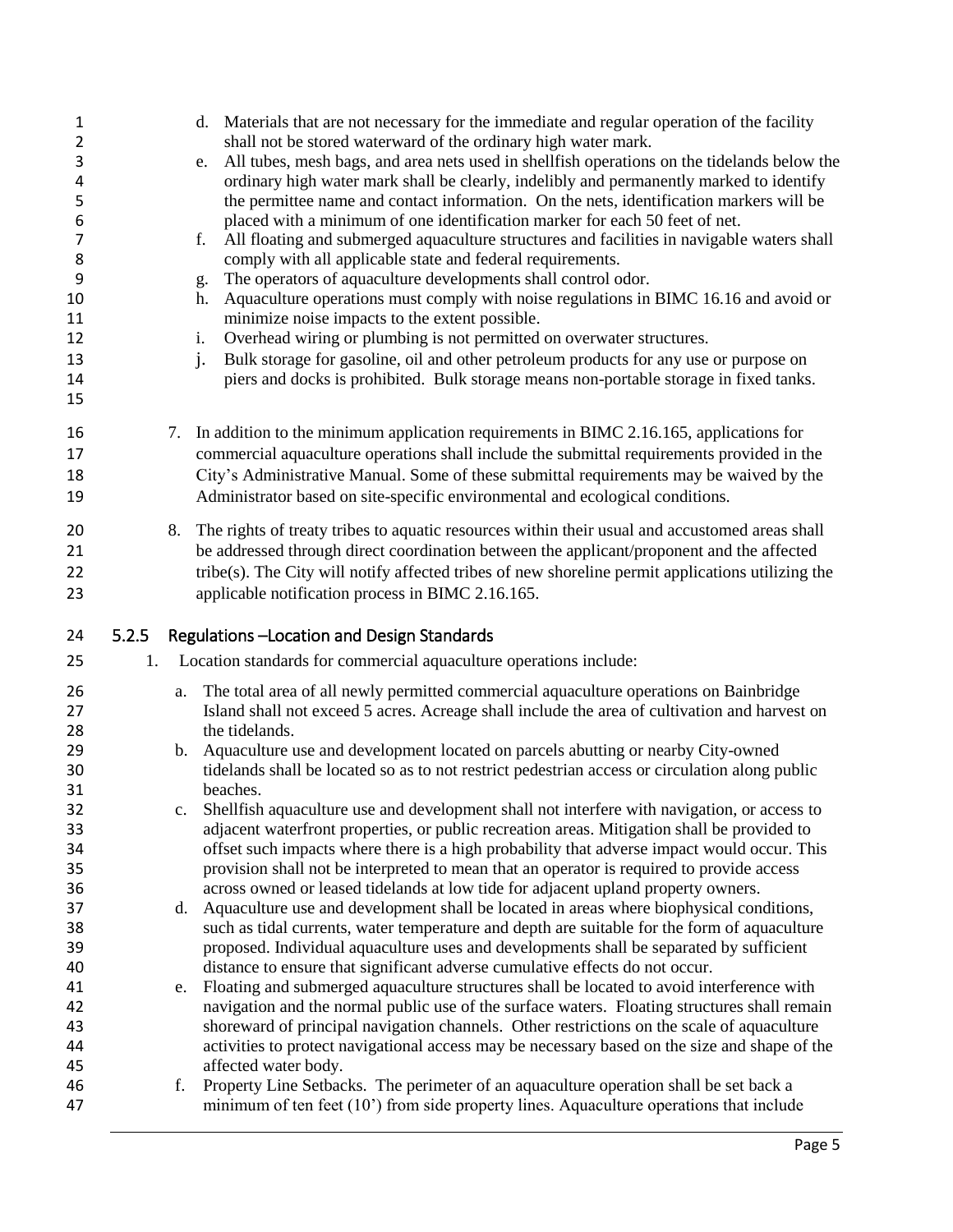| $\mathbf{1}$<br>$\overline{2}$ |    | multiple parcels require property line setbacks only at the outer edge of the operation and<br>not from internal property lines.                                                       |
|--------------------------------|----|----------------------------------------------------------------------------------------------------------------------------------------------------------------------------------------|
| 3                              |    | Native aquatic vegetation attached to or rooted in substrate, including native and mixed beds<br>g.                                                                                    |
| 4                              |    | of eelgrass, require a minimum buffer of 25 feet. This buffer must be maintained between                                                                                               |
| 5<br>6                         |    | the aquatic vegetation and outside edge of an aquaculture activity or structure.<br>The City may require a larger buffer based on consultation during permit review with<br>h.         |
| $\overline{7}$                 |    | Ecology, Department of Natural Resources and the U.S. Army Corps of Engineers to                                                                                                       |
| $\,8\,$                        |    | determine appropriate buffers based on the most current and applicable science and                                                                                                     |
| 9                              |    | proximity of bed to the project, current and tidal flow direction, anticipated turbidity and                                                                                           |
| 10                             |    | anticipated frequency and intensity of operation. The City may require a larger buffer in and                                                                                          |
| 11<br>12                       |    | areas adjacent to existing eelgrass beds that are suitable for reintroduction or natural                                                                                               |
| 13                             |    | colonization of native eelgrass beds as identified in the City's SMP Restoration Plan. These<br>restoration areas include: Milwaukee Dock Eelgrass Project, Port Madison Shoreline     |
| 14                             |    | Restoration Project, Rolling Bay Walk Acquisition and Demolition and West Bainbridge                                                                                                   |
| 15                             |    | Shoreline Protection Project. Buffers will be determined based on site-specific conditions                                                                                             |
| 16                             |    | and survey data submitted with the permit application.                                                                                                                                 |
| 17                             |    | Mixed beds of native and non-native eelgrass shall be protected as critical saltwater habitat<br>i.                                                                                    |
| 18                             |    | in order to protect native eelgrass and the species that depend upon both types of eelgrass.                                                                                           |
| 19<br>20                       |    | This regulation does not preclude hand removal of non-native eelgrass pursuant to WAC 16-<br>750-015.                                                                                  |
|                                |    |                                                                                                                                                                                        |
| 21                             | 2. | The following shall be limited to the minimum size or number necessary for approved                                                                                                    |
| 22                             |    | aquaculture development, uses, and activities:                                                                                                                                         |
| 23                             |    | a. Submerged or intertidal structures.                                                                                                                                                 |
| 24                             |    | b. Land-based facilities.                                                                                                                                                              |
| 25                             |    | c. Structures which modify substrate.                                                                                                                                                  |
| 26                             | 3. |                                                                                                                                                                                        |
|                                |    | Floating/hanging aquaculture facilities and associated equipment, except navigation aids, shall                                                                                        |
| 27                             |    | be located at least 1,500 feet off shore outside major navigation channels and use colors and                                                                                          |
| 28                             |    | materials that blend into the surrounding environment in order to minimize visual impacts.                                                                                             |
| 29                             |    | Floating/hanging aquaculture facilities require a visual impact analysis consisting of                                                                                                 |
| 30                             |    | information comparable to that found in the Department of Ecology's Aquaculture Siting Study                                                                                           |
| 31                             |    | (1986), as updated. Such analysis may be prepared by the applicant without professional                                                                                                |
| 32                             |    | assistance, provided that it includes an adequate assessment of impacts, as determined by the                                                                                          |
| 33                             |    | Administrator.                                                                                                                                                                         |
| 34                             | 4. | Any items stored upon overwater aquaculture facilities such as materials, garbage, tools, or                                                                                           |
| 35                             |    | apparatus, shall be sited and maintained to minimize visual impacts. Storage of necessary tools                                                                                        |
| 36                             |    | and apparatus waterward of the OHWM shall be limited to containers of not more than three (3)                                                                                          |
| 37                             |    | feet in height, as measured from the surface of the raft or dock unless shoreline conditions serve                                                                                     |
| 38                             |    | to minimize visual impacts as demonstrated through a visual impacts study. Materials which are                                                                                         |
| 39<br>40                       |    | not necessary for the immediate and regular operation of the facility shall not be stored<br>waterward of the OHWM. Impacts of overwater structures (e.g.; shading) shall be evaluated |
| 41                             |    | based on the maximum surface coverage including any items stored upon such structures.                                                                                                 |
|                                |    |                                                                                                                                                                                        |
| 42<br>43                       | 5. | Netting and fencing shall be the minimum necessary to deter targeted predators and shall not<br>exceed six (6) feet in height, as measured from water surface.                         |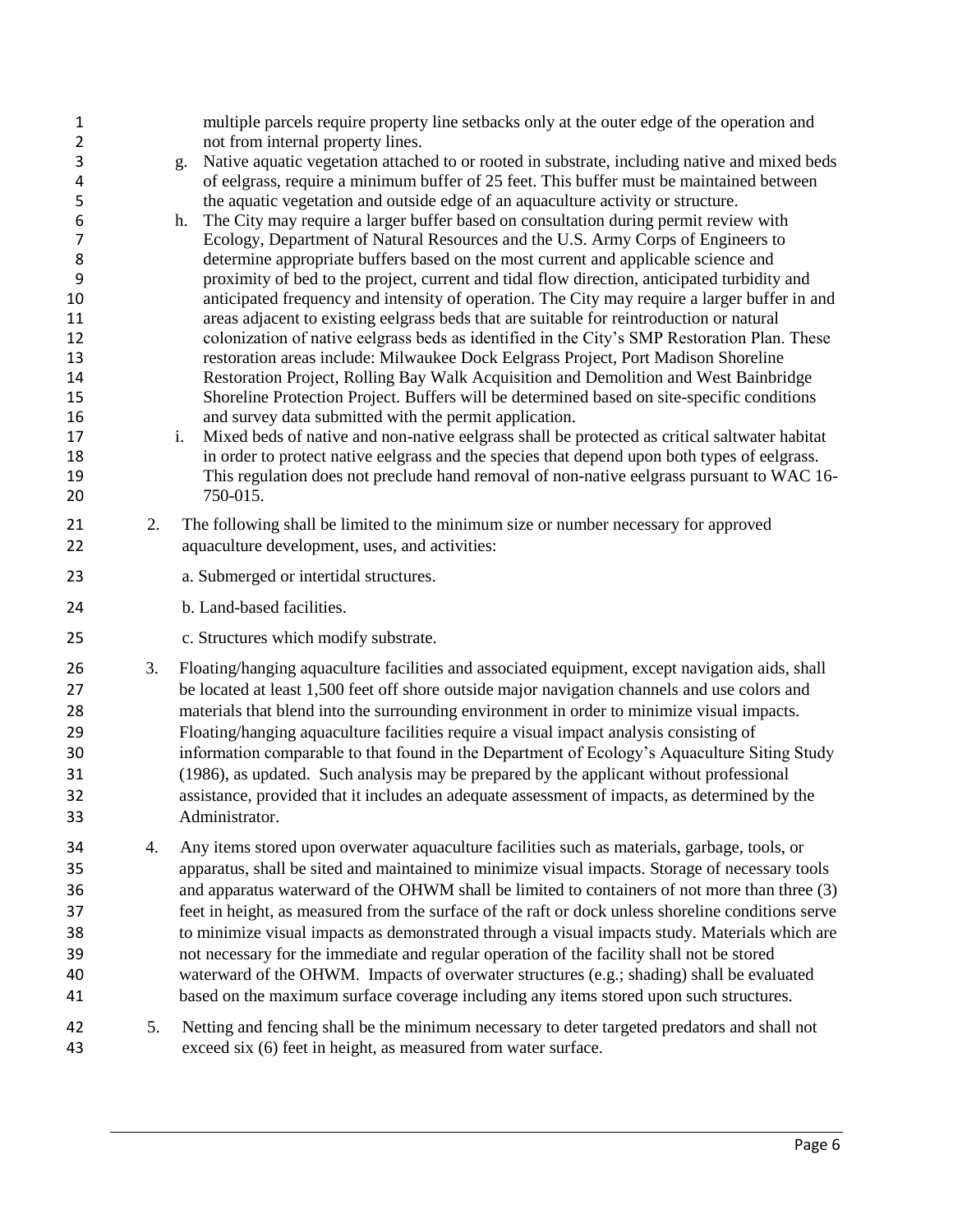## 5.2.6 Regulations – Operational Standards

- All commercial aquaculture operations shall comply with the following standards:
- 1. Aquaculture structures and equipment shall be of sound construction and shall be so maintained. Abandoned or unsafe structures and equipment shall be removed or repaired promptly by the owner.
- 2. Operational monitoring may be required if and to the extent that is necessary to determine, ensure, or confirm compliance with predicted or required performance, including periodic 8 benthic analysis or noise pollution monitoring in accordance with BIMC Chapter 16.16. Such monitoring requirements shall be established as a condition of the permit and shall be conducted at the applicant's (operator's) expense.
- 3. Aquaculture operations that do not conform with this Program are considered discontinued if the use has ceased for twelve (12) consecutive months.
- 4. No processing of any aquaculture product, except for the sorting and culling of the cultured organism and the washing or removal of surface materials or organisms after harvest, shall occur in or over the water unless specifically approved by permit. All other processing and processing facilities shall be located on land and shall be governed by these provisions and the policies and regulations of other applicable sections of the Master Program, in particular, provisions addressing commercial and industrial uses.
- 5. Aquaculture wastes shall be disposed of in a manner that will ensure compliance with all applicable governmental waste disposal standards. No garbage, wastes, or debris shall be allowed to accumulate at the site of any aquaculture operation, except for in approved receptacles [BIMC Chapter 8.16].
- 6. Predator control shall not involve the killing or abusive harassment of birds or mammals. Approved controls include, but are not limited to, double netting for seals, overhead netting for birds, fencing or netting for otters. The use of other nonlethal, non-abusive predator control measures shall be contingent upon receipt of written approval from the National Marine Fisheries Service and/or the U.S. Fish and Wildlife Service, as required. Aquaculture use and development shall employ non-lethal, non-harmful measures to control birds and mammals.
- 7. All nets shall be maintained in accordance with all applicable state and federal requirements. If a state or federal permit is not required, cleaning of nets and other apparatus shall be accomplished by air drying, spray washing or hand washing, rather than chemical treatment and applications.
- 8. Predator exclusion devices shall:
- a. Be firmly attached or secured so as to not become dislodged or trap animals underneath.
- b. Blend with the natural environment
- c. Be routinely inspected and maintained
- d. Be removed as soon as they are no longer needed to perform protective functions
- 9. Aquaculture operations shall avoid adverse proximity impacts from light and glare and satisfy the applicable provisions of BIMC 18.15.040. Pursuant to BIMC 18.15.040.C, lighting shall be shielded to the maximum extent possible, and lumens shall be minimized to the maximum extent possible.